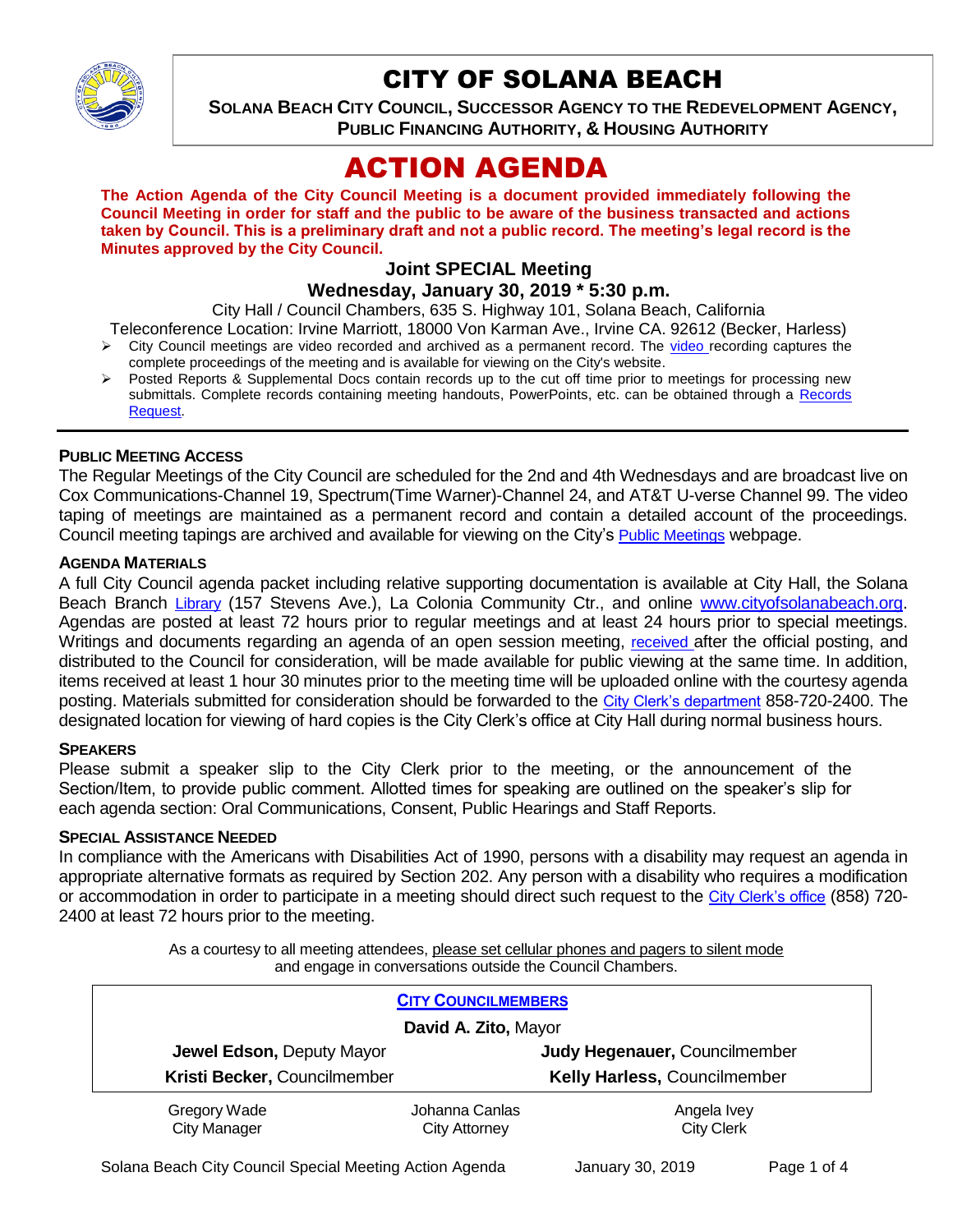#### SPEAKERS:

Please submit your speaker slip to the City Clerk prior to the meeting or the announcement of the Item. Allotted times for speaking are outlined on the speaker's slip for Oral Communications, Consent, Public Hearings and Staff Reports.

#### READING OF ORDINANCES AND RESOLUTIONS:

Pursuant to [Solana Beach Municipal Code](mailto:https://www.codepublishing.com/CA/SolanaBeach/) Section 2.04.460, at the time of introduction or adoption of an ordinance or adoption of a resolution, the same shall not be read in full unless after the reading of the title, further reading is requested by a member of the Council. If any Councilmember so requests, the ordinance or resolution shall be read in full. In the absence of such a request, this section shall constitute a waiver by the council of such reading.

## **CALL TO ORDER AND ROLL CALL:**

# **FLAG SALUTE:**

# **APPROVAL OF AGENDA:**

### **COUNCIL ACTION: Approved 5/0**

#### **ORAL COMMUNICATIONS:**

This portion of the agenda provides an opportunity for members of the public to address the City Council on items relating to City business and not appearing on today's agenda by submitting a speaker slip (located on the back table) to the City Clerk. Comments relating to items on this evening's agenda are taken at the time the items are heard. Pursuant to the Brown Act, no action shall be taken by the City Council on public comment items. Council may refer items to the City Manager for placement on a future agenda. The maximum time allotted for each presentation is THREE MINUTES (SBMC 2.04.190). Please be aware of the timer light on the Council Dais.

### **COUNCIL COMMUNITY ANNOUNCEMENTS / COMMENTARY:**

*An opportunity for City Council to make brief announcements or report on their activities. These items are not agendized for official City business with no action or substantive discussion.* 

### **C. STAFF REPORTS**: (C.1.)

*Submit speaker slips to the City Clerk.*

**C.1. Citizen's Initiative Petition for adding a Specific Plan Overlay and amending the Solana Beach Municipal Code (SBMC) to allow a state-licensed residential care facility of up to 99 beds for those in need of assisted living in the Estate Residential-2 (ER-2) Zone at 959 Genevieve Street.** (File 0610-10)

Recommendation: That the City Council elect one of the following actions in response to the petition:

- 1. Submit Ordinance 499 to the voters:
	- a. At a Special All-Mail Ballot Municipal Election
		- i. **Resolution 2019-013** Calling an Election & Requesting ROV Services to conduct an all-mail ballot election on May 7, 2019, and
		- ii. **Resolution 2019-014** Authorizing Written Arguments, and
		- iii. **Resolution 2019-015** Authorizing Rebuttal Arguments; OR
	- b. At the next general election, November 3, 2020; OR
- 2. Order a report and return within 30 days to a City Council meeting.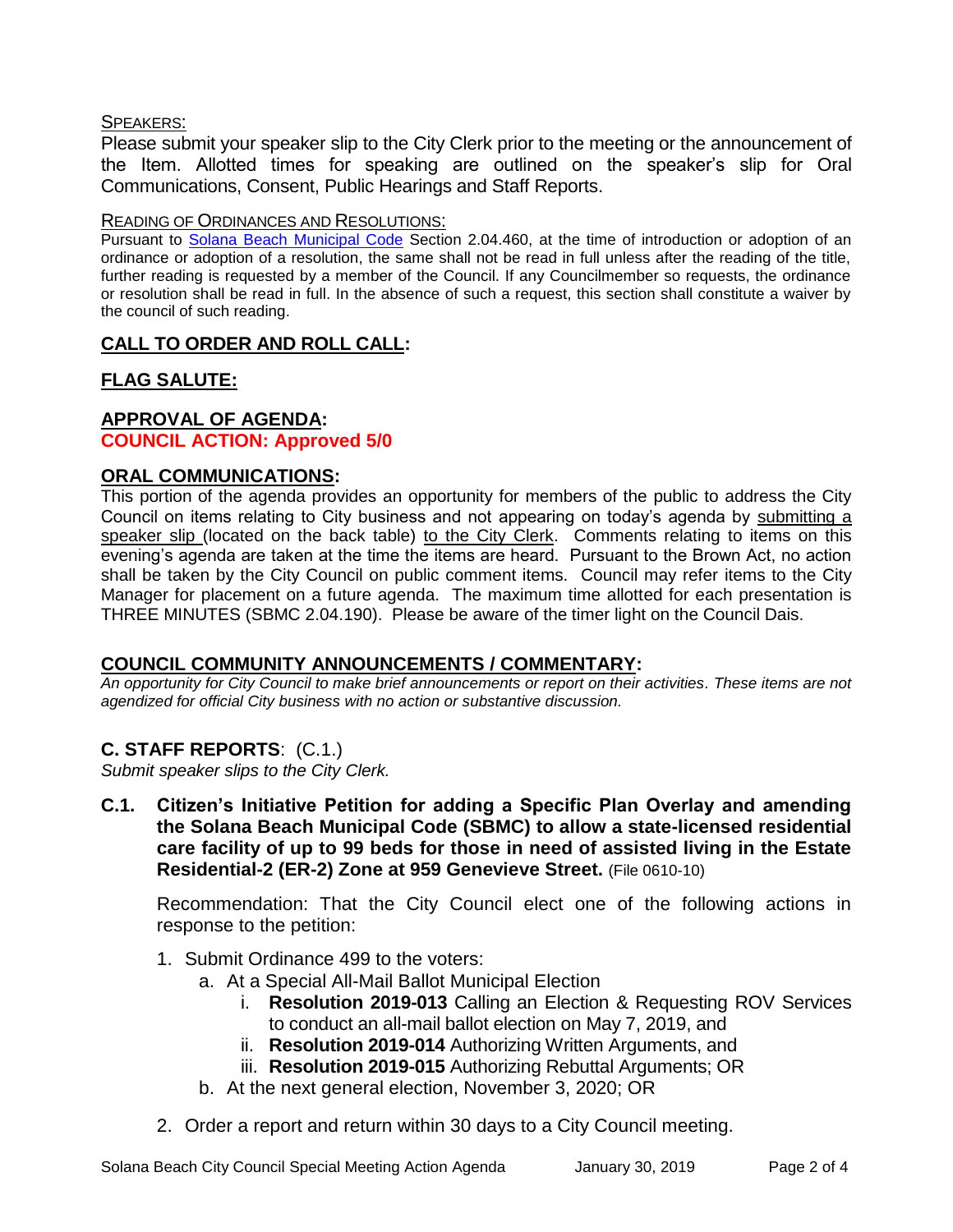## [Item C.1. Report \(click here\)](https://solanabeach.govoffice3.com/vertical/Sites/%7B840804C2-F869-4904-9AE3-720581350CE7%7D/uploads/Item_C.1._Report_(click_here)_1-30-19.pdf)

## [Item C.1. Updated Report #1 \(1-30-19 at 4:45pm\)](https://solanabeach.govoffice3.com/vertical/Sites/%7B840804C2-F869-4904-9AE3-720581350CE7%7D/uploads/C.1._Updated_Report_1_-_1-30-19.pdf)

*Posted Reports & Supplemental Docs contain records up to the cut off time, prior to the start of the meeting, for processing new submittals. The final official record containing handouts, PowerPoints, etc. can be obtained through a Records Request to the City Clerk's Office.* **COUNCIL ACTION: Approved 5/0** to approved submitting the initiative ballot to the voters of the City of Solana Beach at a Special Meeting to be held May 7, 2019.

#### For more information, see the Elections webpage

[https://www.ci.solana-beach.ca.us/index.asp?SEC=801712E0-D2B7-45EF-91AC-4896EFD95DA1&Type=B\\_BASIC](https://www.ci.solana-beach.ca.us/index.asp?SEC=801712E0-D2B7-45EF-91AC-4896EFD95DA1&Type=B_BASIC)

#### **WORK PLAN COMMENTS:**

*Adopted June 13, 2018*

#### **COMPENSATION & REIMBURSEMENT DISCLOSURE:**

GC: Article 2.3. Compensation: 53232.3. (a) Reimbursable expenses shall include, but not be limited to, meals, lodging, and travel. 53232.3 (d) Members of a legislative body shall provide brief reports on meetings attended at the expense of the local agency at the next regular meeting of the legislative body.

#### **COUNCIL COMMITTEE REPORTS:** [Council Committees](https://www.ci.solana-beach.ca.us/index.asp?SEC=584E1192-3850-46EA-B977-088AC3E81E0D&Type=B_BASIC)

#### **REGIONAL COMMITTEES: (outside agencies, appointed by this Council)**

- a. City Selection Committee (meets twice a year) Primary-Edson, Alternate-Zito
- b. County Service Area 17: Primary- Harless, Alternate-Edson
- c. Escondido Creek Watershed Authority: Becker /Staff (no alternate).
- d. League of Ca. Cities' San Diego County Executive Committee: Primary-Becker, Alternate-Harless and any subcommittees.
- e. League of Ca. Cities' Local Legislative Committee: Primary-Harless, Alternate-Becker
- f. League of Ca. Cities' Coastal Cities Issues Group (CCIG): Primary-Becker, Alternate-Harless
- g. North County Dispatch JPA: Primary-Harless, Alternate-Becker
- h. North County Transit District: Primary-Edson, Alternate-Becker
- i. Regional Solid Waste Association (RSWA): Primary-Hegenauer, Alternate-Becker
- j. SANDAG: Primary-Zito, 1<sup>st</sup> Alternate-Edson, 2<sup>nd</sup> Alternate-Becker, and any subcommittees.
- k. SANDAG Shoreline Preservation Committee: Primary-Hegenauer, Alternate-Zito
- l. San Dieguito River Valley JPA: Primary-Hegenauer, Alternate-Zito
- m. San Elijo JPA: Primary-Zito, Primary-Becker, Alternate-City Manager
- n. 22<sup>nd</sup> Agricultural District Association Community Relations Committee: Primary-Edson, Primary-Harless

#### **STANDING COMMITTEES: (All Primary Members)** *(Permanent Committees)*

- a. Business Liaison Committee Zito, Edson.
- b. Fire Dept. Management Governance & Organizational Evaluation Harless, Hegenauer
- c. Highway 101 / Cedros Ave. Development Committee Edson, Becker
- d. Parks and Recreation Committee Zito, Harless
- e. Public Arts Committee Edson, Hegenauer
- f. School Relations Committee Hegenauer, Harless
- g. Solana Beach-Del Mar Relations Committee Zito, Edson

### **ADJOURN:**